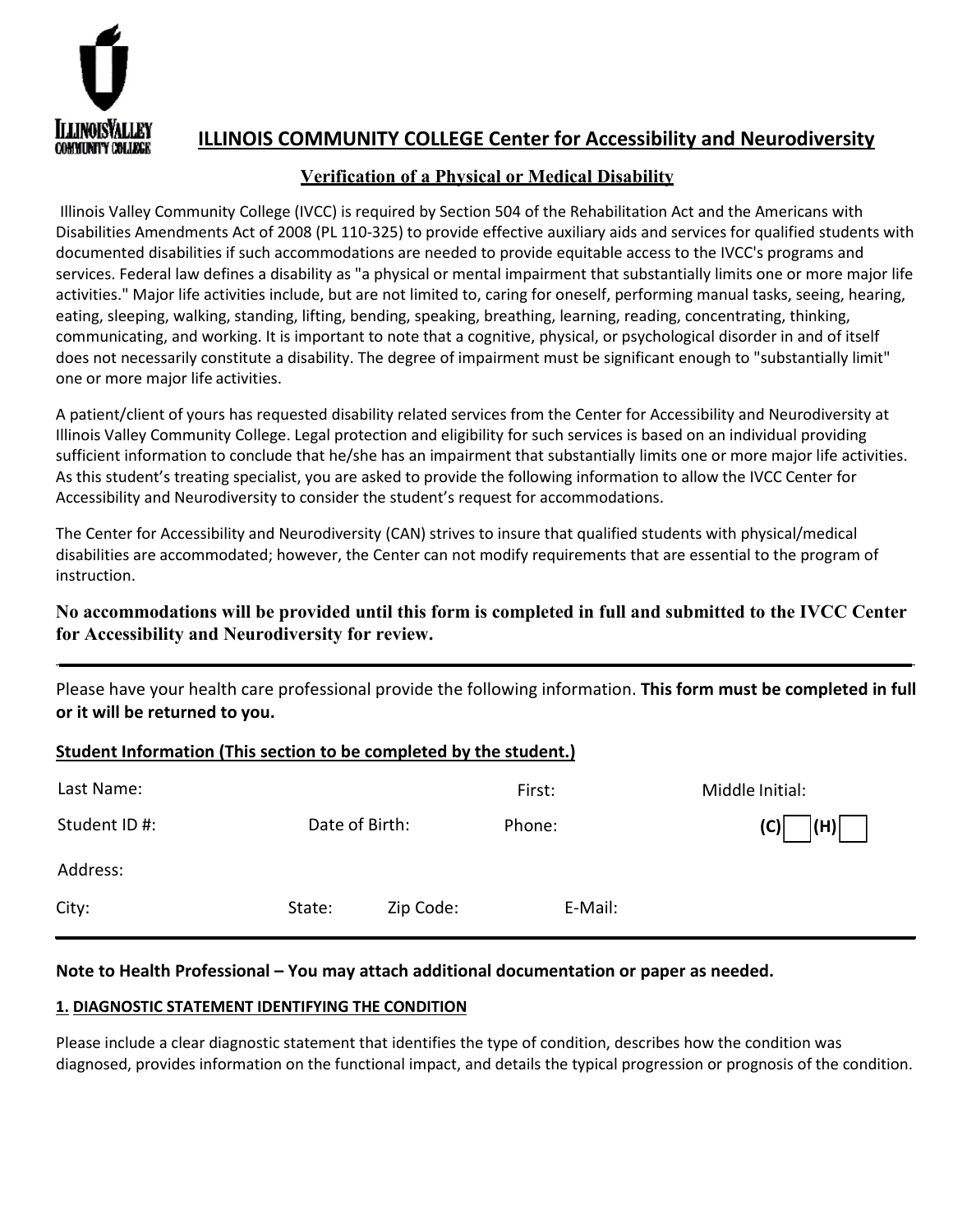#### **2. DESCRIPTION OF THE DIAGNOSTIC METHODOLOGY USED**

Please provide a description of the diagnostic criteria, evaluation methods, procedures, tests and dates of administration, as well as a clinical narrative, observation, and specific results.

## **3. DESCRIPTION OF THE CURRENT FUNCTIONAL LIMITATIONS**

Please include information on how the condition currently impacts the individual. A combination of the results of formal evaluation procedures, clinical narrative, and the individual's self report is the most comprehensive approach to fully documenting impact. The best quality documentation is thorough enough to demonstrate whether and how a major life activity is substantially limited by providing a clear sense of the severity, frequency and pervasiveness of the condition.

#### **4. DESCRIPTION OF THE EXPECTED PROGRESSION OR STABILITY OF THE CONDITION**

Please provide information on expected changes in the functional impact of the condition over time and context. Information on the cyclical or episodic nature of the condition and known or suspected environmental triggers to episodes provides opportunities to anticipate and plan for varying functional impacts. If the condition is not stable, information on interventions (including the individual's own strategies) for exacerbations and recommended timelines for re-evaluation are most helpful.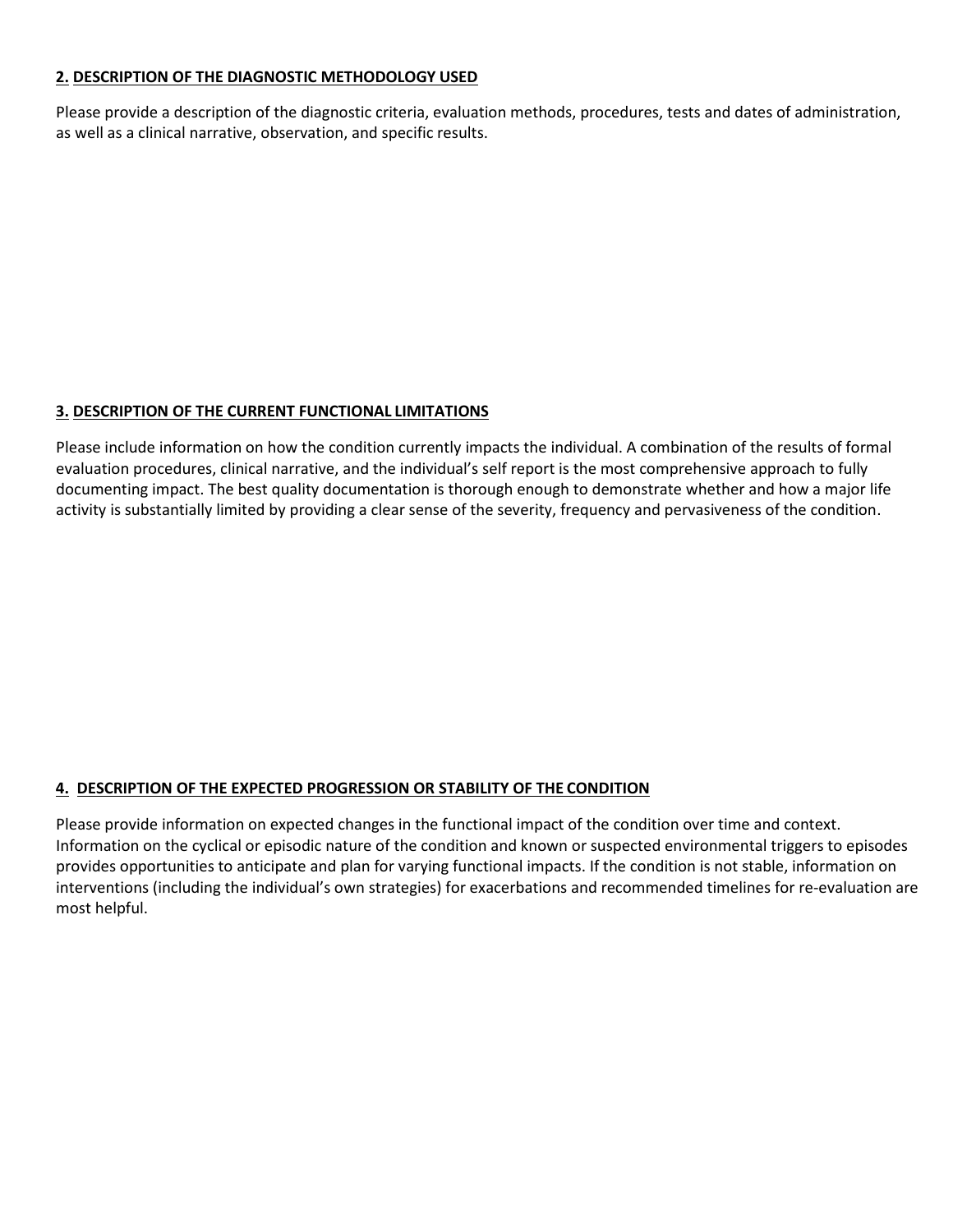#### **5. DESCRIPTION OF CURRENT & PAST ACCOMMODATIONS, SERVICES, AND/OR MEDICATIONS**

Please include a description of current medications, auxiliary aids, assistive devices, support services and accommodations, including their effectiveness in ameliorate functional impacts of the condition.

#### **6.RECOMMENDATIONS FOR ACCOMMODATIONS, ADAPTIVE DEVICES, ASSISTIVE SERVICES**, **COMPENSATORY STRATEGIES, AND/OR COLLATERAL SUPPORT SERVICES**

It is most helpful when recommended accommodations and strategies are logically related to functional limitations.

## **7. Please check the level of limitation/impact for the following major life activities. Circle 1 if there is substantial impact, circle 2 if the impact is mild, circle 3 if there are no limitations.**

| <b>Caring for oneself</b> | 1 | $\mathbf{2}$            | $\overline{\mathbf{3}}$ |
|---------------------------|---|-------------------------|-------------------------|
| <b>Talking</b>            | 1 | $\overline{2}$          | $\overline{\mathbf{3}}$ |
| <b>Hearing</b>            | 1 | $\overline{2}$          | $\overline{\mathbf{3}}$ |
| <b>Breathing</b>          | 1 | $\overline{2}$          | $\overline{\mathbf{3}}$ |
| Seeing                    | 1 | $\overline{2}$          | $\overline{\mathbf{3}}$ |
| <b>Walking/Standing</b>   | 1 | $\overline{\mathbf{2}}$ | 3                       |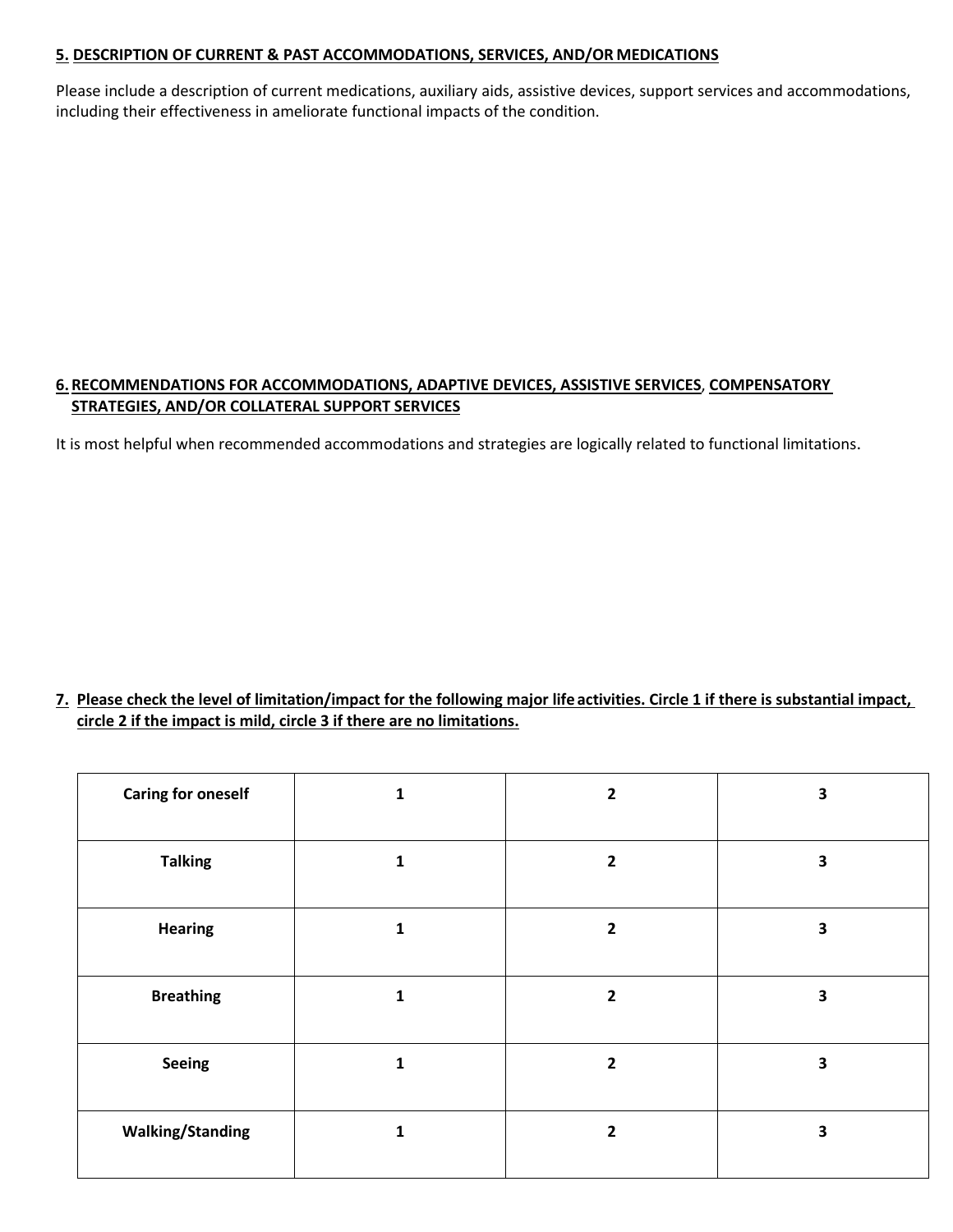| Lifting/Carrying               | $\mathbf{1}$ | $\overline{2}$          | $\overline{\mathbf{3}}$ |
|--------------------------------|--------------|-------------------------|-------------------------|
| <b>Sitting</b>                 | $\mathbf{1}$ | $\overline{2}$          | $\overline{\mathbf{3}}$ |
| <b>Performing Manual Tasks</b> | $\mathbf 1$  | $\overline{2}$          | 3                       |
| <b>Eating</b>                  | $\mathbf 1$  | $\overline{2}$          | 3                       |
| <b>Working</b>                 | $\mathbf 1$  | $\overline{2}$          | $\overline{\mathbf{3}}$ |
| <b>Interacting with Others</b> | $\mathbf 1$  | $\overline{\mathbf{2}}$ | 3                       |
| Sleeping                       | $\mathbf{1}$ | $\mathbf{2}$            | 3                       |
| <b>Gross Motor Skills</b>      | $\mathbf{1}$ | $\overline{2}$          | 3                       |
| <b>Fine Motor Skills</b>       | $\mathbf{1}$ | $\overline{2}$          | 3                       |

## **1. Please check the level of limitation/impact for the following academic learning activities**. **Circle 1 if there is substantial impact, circle 2 if the impact is mild, circle 3 if there are no limitations.**

| <b>Reading</b>                             |   | $\overline{\mathbf{z}}$ | 3 |
|--------------------------------------------|---|-------------------------|---|
| <b>Writing/Spelling</b>                    | 1 | $\overline{2}$          | 3 |
| <b>Calculating</b>                         | 1 | $\overline{2}$          | 3 |
| <b>Memorizing</b>                          | 1 | $\overline{2}$          | 3 |
| Concentrating                              | 1 | $\overline{2}$          | 3 |
| <b>Walking/Standing</b>                    | 1 | $\overline{2}$          | 3 |
| <b>Listening</b>                           | 1 | $\overline{2}$          | 3 |
| <b>Timely submission of</b><br>assignments | 1 | $\overline{2}$          | 3 |
| <b>Attending class regularly</b>           | 1 | $\overline{2}$          | 3 |